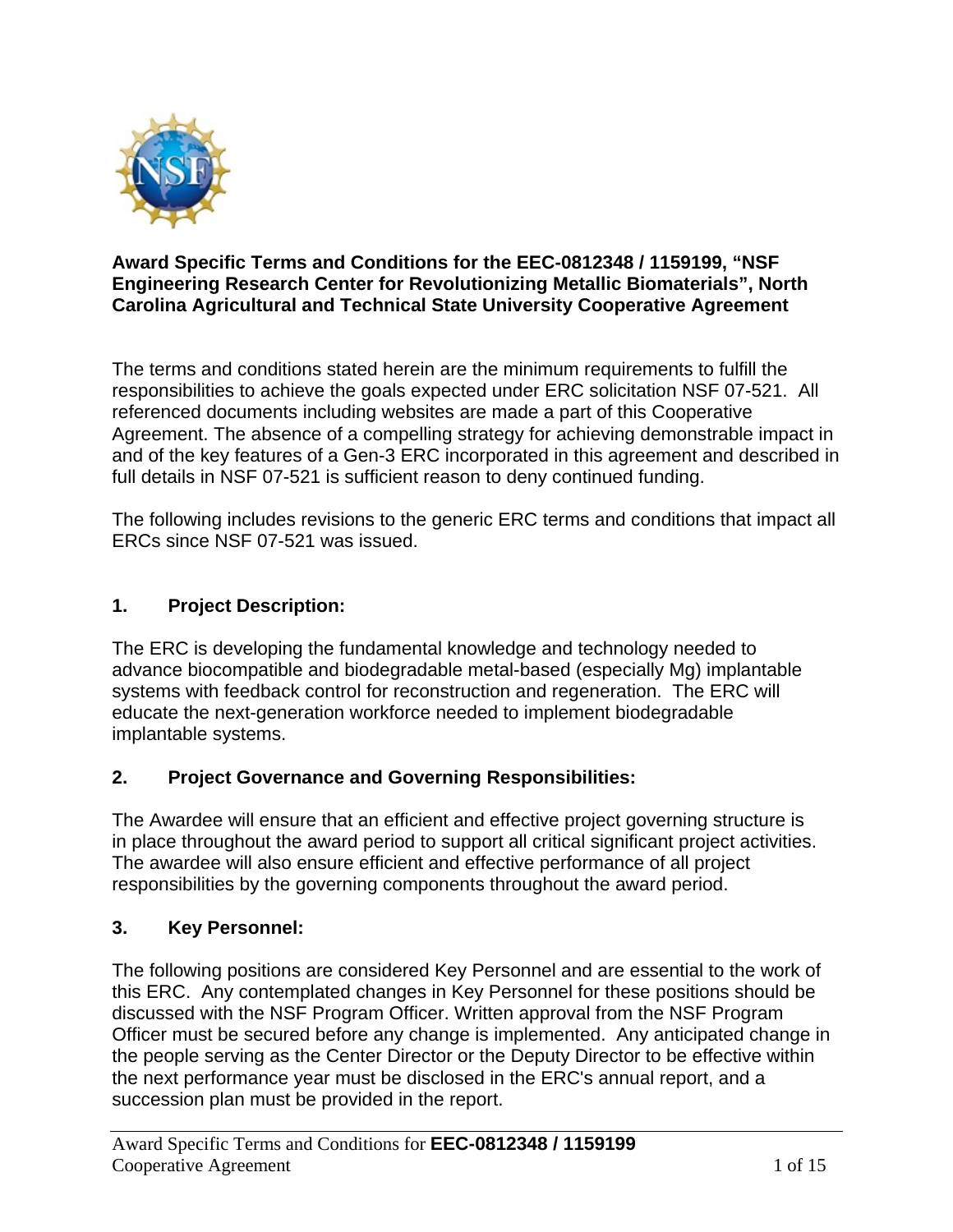Center Director - Jagannathan Sankar, NCAT Deputy Directors - William R. Wagner, University of Pittsburgh Mark J. Schulz, University of Cincinnati Administrative Director – Lois Dalton Deve Executive Director – Harvey Borovetz Education and Outreach Director - Devdas M. Pai Industrial Collaboration and Innovation Director - Peter R. Seoane Global Site Coordinator – Frank Witte

In the case of the departure of the Center Director, the lead university and the affected university, in consultation with NSF, will find a replacement suitable to NSF. Before a change is implemented within the lead university, written approval from the NSF Program Officer must be secured. In the case of the departure of (a) the Center Director from the lead university, or (b) one of the PIs from a core partner university, and NSF does not find the person recommended by the Center to be suitable, the Foundation reserves the right to recommend termination of the ERC or the core partner's affiliation with the ERC.

### **4. Lead and Core Partner Universities:**

The NSF Engineering Research Center for Revolutionizing Metallic Biomaterials is configured as follows: North Carolina Agricultural & Technical State University (NCAT) is the lead university, with the University of Pittsburgh and University of Cincinnati as core partner universities. In the case of inadequate performance at the lead university or at the core partner universities, the National Science Foundation reserves the right to recommend termination of, respectively, the ERC or the core partner.

### **5. Requirements for the Implementation of the Key Features:**

- a. Strategic Research Planning and the Research Program:
	- (1) Support for the Research Experiences for Undergraduates Program (REU) program, at a minimum of \$42K per year, will be provided using ERC base budget funds. The ERC may seek an REU site award under the REU Program Solicitation to augment these funds. The ERC also may augment base REU Program support through a combination of REU supplemental awards to individual ERC faculty as long as those students have an interdisciplinary ERC experience with exposure to industry.
	- (2) U.S. Student Involvement at Foreign University Partners: If there is a large number of U.S. ERC students who work in the foreign partner university(ies)' laboratories resulting in a large accrual of materials costs, the ERC may provide a subaward to that foreign partner to cover those costs.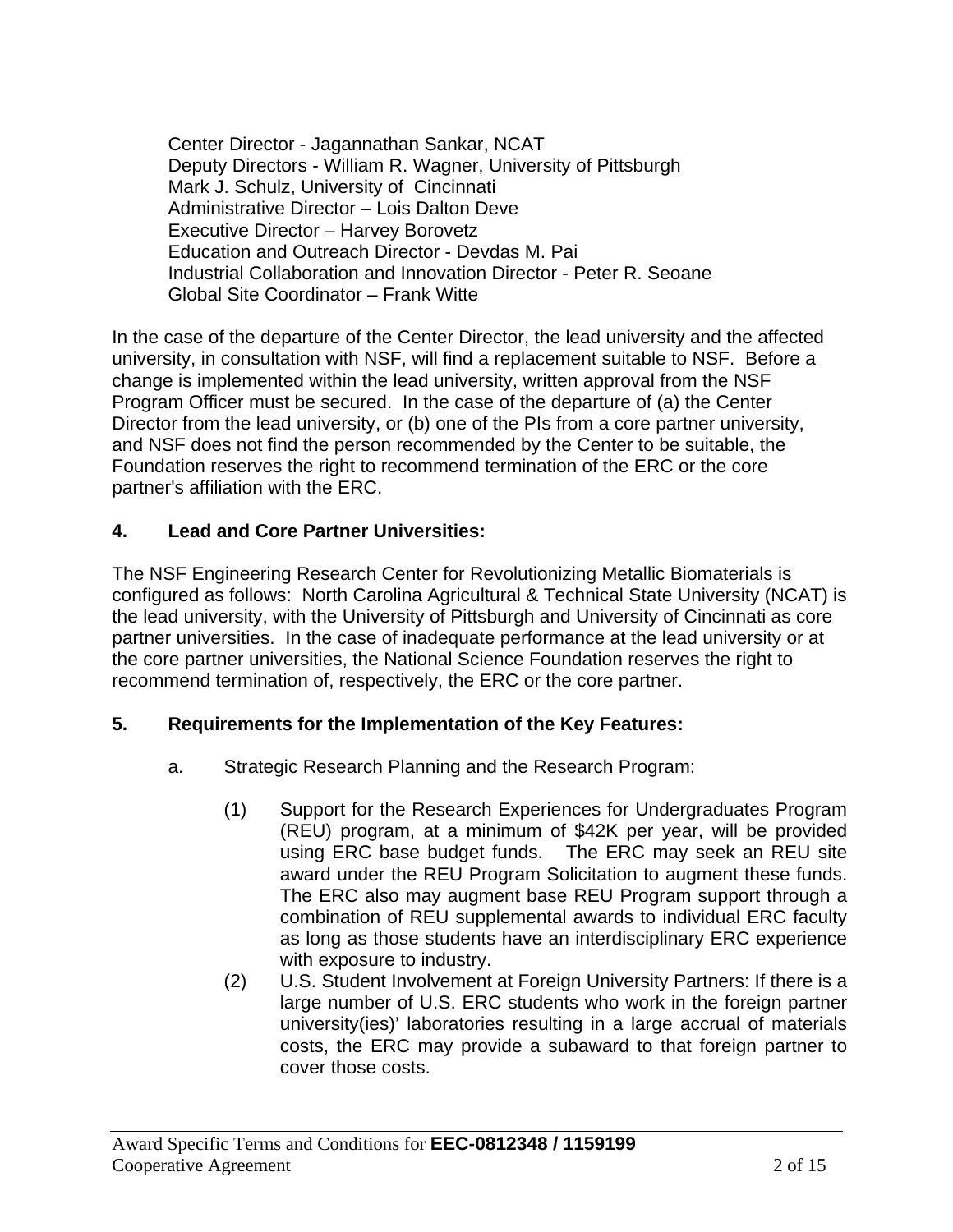- b. University Education Program:
	- (1) The ERC's university education program will function with a governing hypothesis of how to develop creative, innovative, and globally competitive engineers, will implement a set of activities and experiences designed to impart those characteristics to students, and will assess the impact of the program in achieving the desired characteristics in the impacted students.
- c. Pre-college Education Program:
	- (1) Support for the RET Program, at a minimum of \$42K per year, will be provided using ERC base budget funds. The ERC may seek an RET site award under the Program Solicitation to augment these funds. The ERC also may augment base RET Program support through a combination of RET supplemental awards to individual ERC faculty as long as those teachers work in ERC laboratories and have an interdisciplinary ERC experience. A short-term workshop designed only to inform pre-college teachers about engineering concepts may also be carried out but not in lieu of the required RET program.
- d. ERC Innovation Ecosystem:
	- (1) The ERC's industrial/practitioner partnership program will be governed by an ERC-wide membership agreement, including a uniform IP policy for ERC-generated IP at the lead and each of the ERC's partner universities. The membership agreement defines the scope and function of the ERC's partnership with industry/practitioner organizations, the types of membership such as full, affiliate, contributing, etc., the respective membership fees, and the ERC's Intellectual Property (IP) policy. The ERC will develop an IP policy that facilitates the roles of industrial partners in Gen-3 ERCs and be flexible in recognizing IP jointly developed by faculty in different universities or that developed by joint industry and university research.
	- (2) Foreign firms may be members of the ERC as long as they participate in accordance with the same membership agreement as U.S. firms do, provided they are in compliance with their domestic laws governing intellectual property. Domestic and foreign member firms/practitioner organizations will contribute financially to the ERC and will have first rights of refusal for ERC-generated Intellectual property (IP) if they are full members.
	- (3) The ERC will function with an Industrial Advisory Board (IAB) involving all of its Industry/practitioner members. The IAB will meet at least twice a year, carry out an annual analysis of the ERC's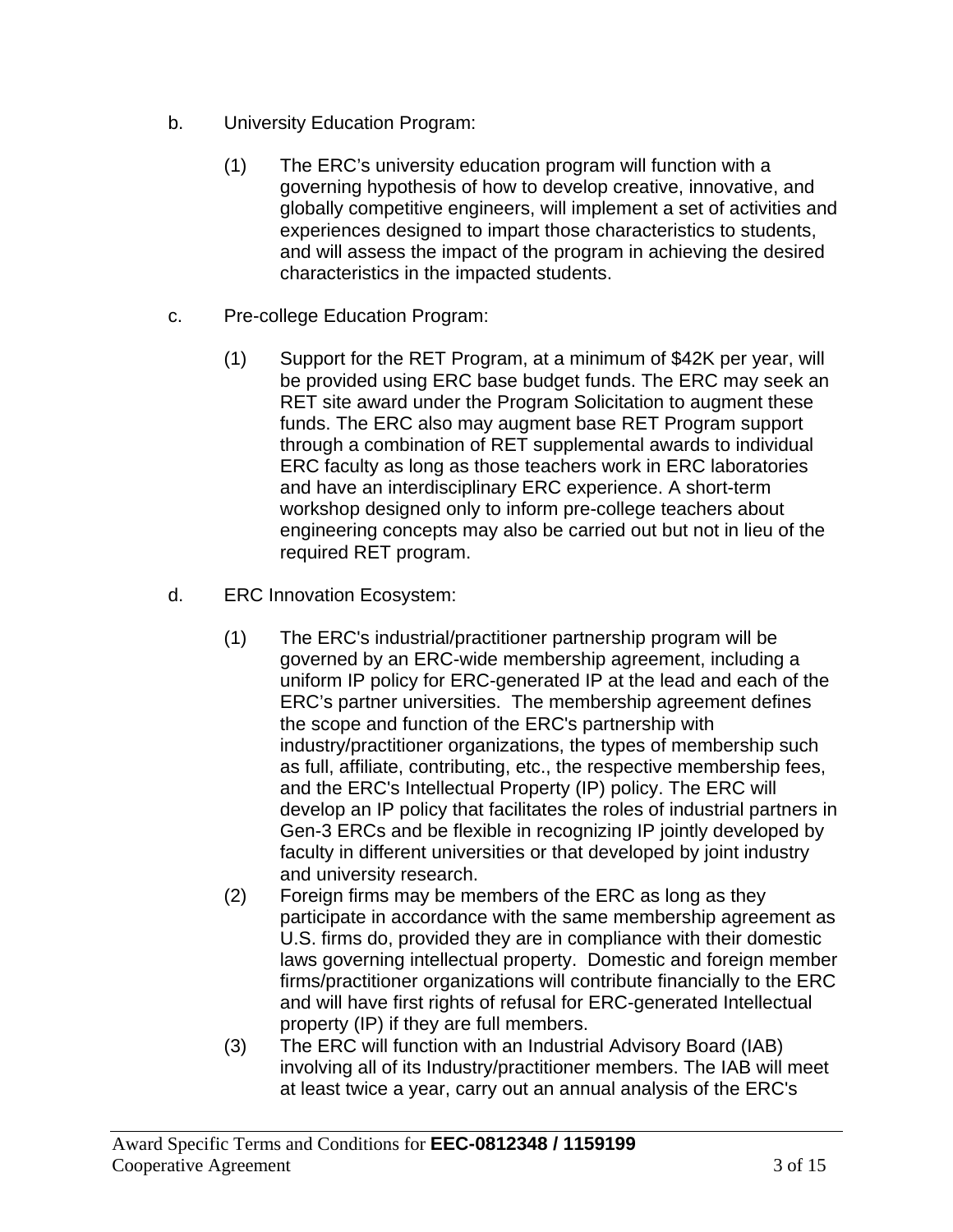strengths, weaknesses, opportunities and threats to survival (a SWOT analysis), and participate in the annual NSF review of the ERC's performance and plans. During the meeting with the NSF site visit team, the Chair of the IAB will present the IAB's SWOT analysis to the review team and discuss the findings. The SWOT will be updated annually and progress of the ERC in addressing the SWOT will be discussed with the NSF site visit team as well. The Chair and the IAB members also will discuss the annual SWOT analysis with the ERC Director and the ERC Leadership team to determine appropriate future strategies to deal with the weaknesses and threats.

- (4) Industrial consortia may join the ERC, but benefits of membership do not accrue to firms that are consortia members, unless they are also paying membership fees to the ERC as members separate from the consortia.
- (5) Throughout the course of the ERC's funding by NSF, the Center shall continue to develop and refine its technology transfer and innovation strategy and its Intellectual Property policy, the latter in accordance with NSF's Intellectual Property guidelines (NSF Award and Administration Guide, Chapter VI.D., "Intellectual Property") and the Awardee's policies.
- (6) Industrial membership fees are treated as Program Income, and must be allocated for use for Center purposes. Industrial membership fees that are not expended in the year in which they are received must be placed in a Center account and reported to NSF and industry as 'unexpended funds' that are held in reserve for future use. Progress reports on the expenditure of these funds should be included in the Center's annual report and reported to IAB during the IAB meetings. Industrial members may provide additional support for activities such as sponsored research projects, equipment donations, intellectual property donations, or educational grants.
- (7) Costs for organizing meetings with industry members will be borne by the ERC or the participants through a registration fee, as deemed appropriate. Costs for attending these meetings by industry members will be borne by their organizations.
- (8) All ERCs will have member firms engaged in translational research through sponsored projects, and small firms carrying out translational research supported by funds from the ERC Program's Translational Research Fund or other non-ERC, non-member, nonuniversity sources for ERC-generated Intellectual Property (IP) that member firms do not license.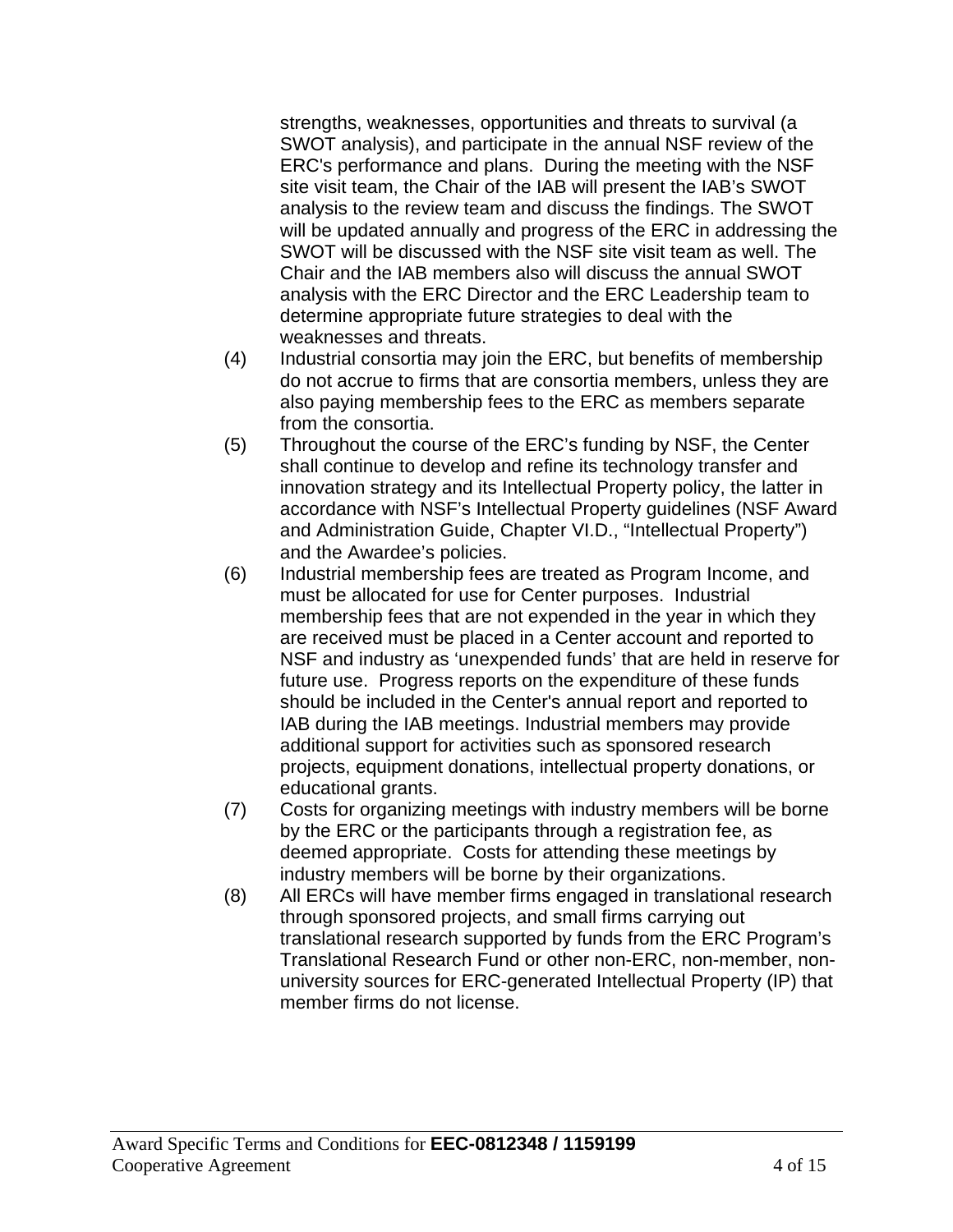- (9) In addition, the ERC will develop and nurture the innovation ecosystem for the purposes of accelerating the translation of knowledge into innovation, by:
	- (i) Stimulating member firms to support sponsored projects for the purposes of translating center-generated IP to commercialization,
	- (ii) Forming collaborations with small firms for the purpose of translating ERC-generated IP to the marketplace, if member firms do not license the IP - (This should be done via licensing IP, knowledge transfer to the firm, and/or securing translational research funds to accelerate commercialization of the technology by the small business in partnership with the ERC. Translational research funds could be secured from the ERC Translational Research Fund and/or from funding from other non-ERC/non-member/non-university sources);
	- (iii) Building partnerships with federal, state, or local government programs designed to develop entrepreneurs, support startup firms, and otherwise speed the translation of ERCgenerated knowledge and technology into practice and products; and
	- (iv) Leveraging technology commercialization opportunities offered by the federal Small Business Innovation Research (SBIR)/Small Business Technology Transfer Research (STTR) programs. The ERC will include analyses to determine the most effective methodologies to use to achieve these innovation goals through these types of partnerships.
	- $(v)$  In reference to  $9(ii)$  above, ERCs will classify their IP generated from research under the scope of the ERC's strategic plan as core IP (IP resulting from center-controlled unrestricted funds) and Project IP (IP resulting from restricted funds that flow through the center or flow directly to a PI). For Core IP and Project IP, the full member firms/practitioner organizations or the sponsoring firm/ practitioner organization, respectively, will be offered the first option to negotiate a license. If there is no license forthcoming in either case, the IP can be offered to a nonmember small firm and a partnership formed between that firm and ERC faculty to carry out translational research to accelerate product development. Support for a translational research project to accelerate product development can be sought from NSF through the ERC Translational Research Fund; in that case, the small firm would be the submitting organization, with a subaward to the ERC faculty. In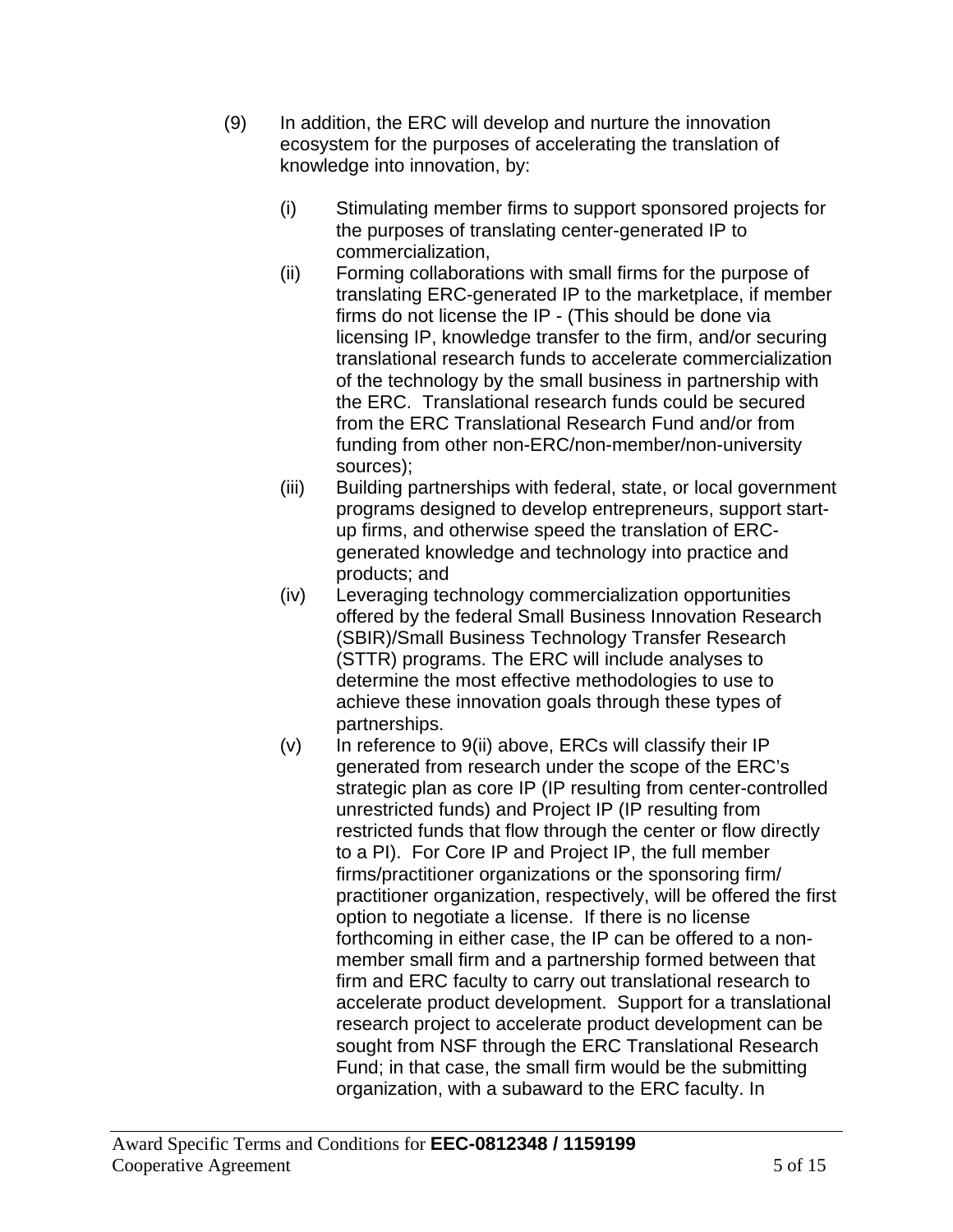addition, in that case, the university must screen the project for ERC faculty, Industrial Liaison Officers (ILO) and/or ERC Executive Management personnel conflicts of interest. When conflicts are disclosed for any of the above three categories of personnel, the university impacted must develop a conflict management plan for each disclosure.

- (vi) In the case of a conflict, there will be a conflict of interest management plan. Progress and impacts of the project would be reported in the ERC's annual report. Because NSF would support such a project as an associated project outside the center's core funds, any additional IP developed from that project would not revert to the university or member firms.
- e. Student Leadership Council. The SLC is responsible for organizing student activities to achieve the ERC's goals for research and education. The SLC will be comprised of undergraduate and graduate students and will have a Chair and a Co-Chair. The Chair will serve as a member of the ERC's Leadership Team. The SLC also is responsible for carrying out a SWOT analysis of the ERC and communicating the results to the ERC Director, the ERC's leadership team, and the NSF site visit team.

# **6. Programmatic Activity Requirements:**

- a. Joint NSF-Awardee Activities:
	- (1) The ERC will participate in evaluation and other types of studies of the ERC Program initiated by NSF. Such studies include but are not limited to the outcomes and impacts of the ERC Program. The ERC will also participate in workshops organized by NSF to study various issues common to the system of centers. Costs for attending these meetings must be included in the budget submitted to NSF
- b. Electronic Access: The Awardee shall establish and maintain an electronic access capability via the Internet to transfer the quantitative and qualitative data to an NSF database. The access to this electronic information will be protected and only NSF will have and grant access. The Center will establish a WWW "Home Page" containing some elements with public access to make available any information about the Center's goals, activities, and accomplishments. The Center will develop and use an identifying logo that is consistent with the Awardee's policies and procedures and approved by the Awardee as a graphic identity to be used on brochures, newsletters, on the Center's WWW "Home Page," etc.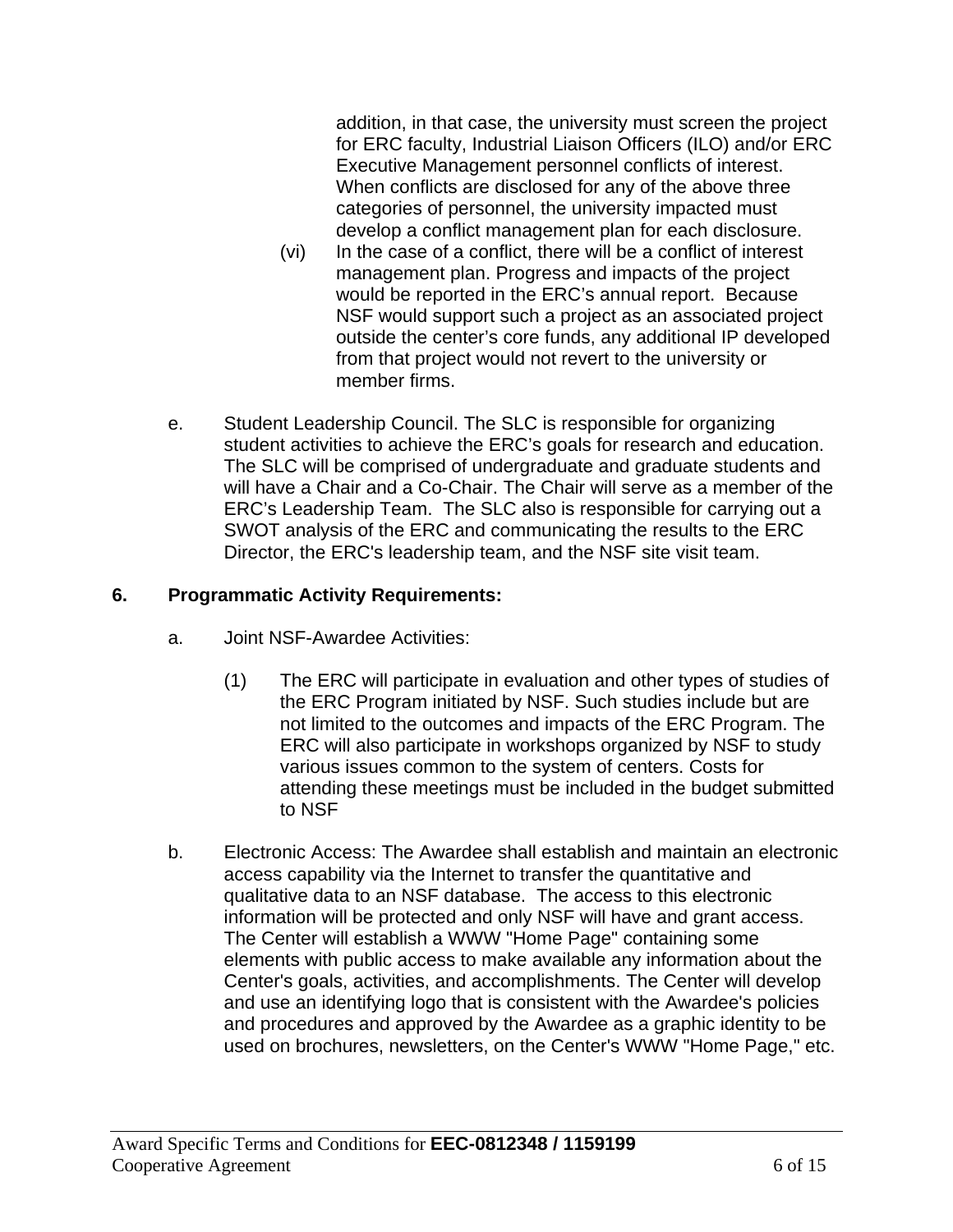# **7. NSF Ongoing Project Oversight:**

The Awardee will ensure full commitment and cooperation among the governing structure components, and all project staff during ongoing NSF project management and oversight activities. The awardee will ensure availability of all key institutional partners during any desk or on-site review as well as timely access to all project documentation. As a minimum requirement, the Center Director will meet annually at NSF with the NSF ERC Program Officer assigned to the ERC for oversight to discuss progress and other issues. The timing of the visit is to be determined by mutual agreement between the Center Director and ERC Program Officer.

- a. Annual Review: NSF will carry out annual site visits to review the progress and plans of the Center. Renewal reviews will be carried out in years three and six. Based on the performance of the ERC, and in consultation with the ERC Director, the NSF Program Officer may determine that an annual site review is not necessary. In that case, the Center Director and a team of key individuals may visit NSF to update the NSF Program Officer and other NSF staff on progress and plans of the Center. For the purpose of the annual review, site visits will be conducted a minimum of six weeks prior to the anniversary date of the award to review performance and to provide advice to the ERC. The level of continued NSF support will be negotiated with the Awardee annually and will depend upon a review of progress through the annual site review or other means, the performance metrics, the industrial support level, and the Program Officer's assessment of progress, and the availability of funds for the program.
- b. Renewal Proposal Review: If a renewal proposal is submitted during the sixth year of the Center's operation, the ERC will be evaluated in the manner described above to determine whether NSF will continue to support full ERC operations or provide decreased funding to phase out NSF support of the ERC over Years 7 and 8 of the Center's operation. If NSF decides to continue full ERC operations, a new level of funding support will be negotiated for years 7 and 8 and two years will be added to the agreement to extend it through year 10. If the Awardee chooses not to submit a renewal proposal, NSF support to the ERC will be phased down over the two-year period covering Years 7 and 8 of the Center's operation.
- c. NSF will specify the format of the progress report/renewal proposal, the review process, and review criteria approximately six months before the date agreed upon for submission.
- d. Termination of the Cooperative Agreement. NSF's agreement with a Center might be terminated as a result of an annual review indicating insufficient progress in organizing the ERC to achieve its vision, or not addressing one or more key features of the Center. In the case of termination, NSF support to the Center will be phased down over the next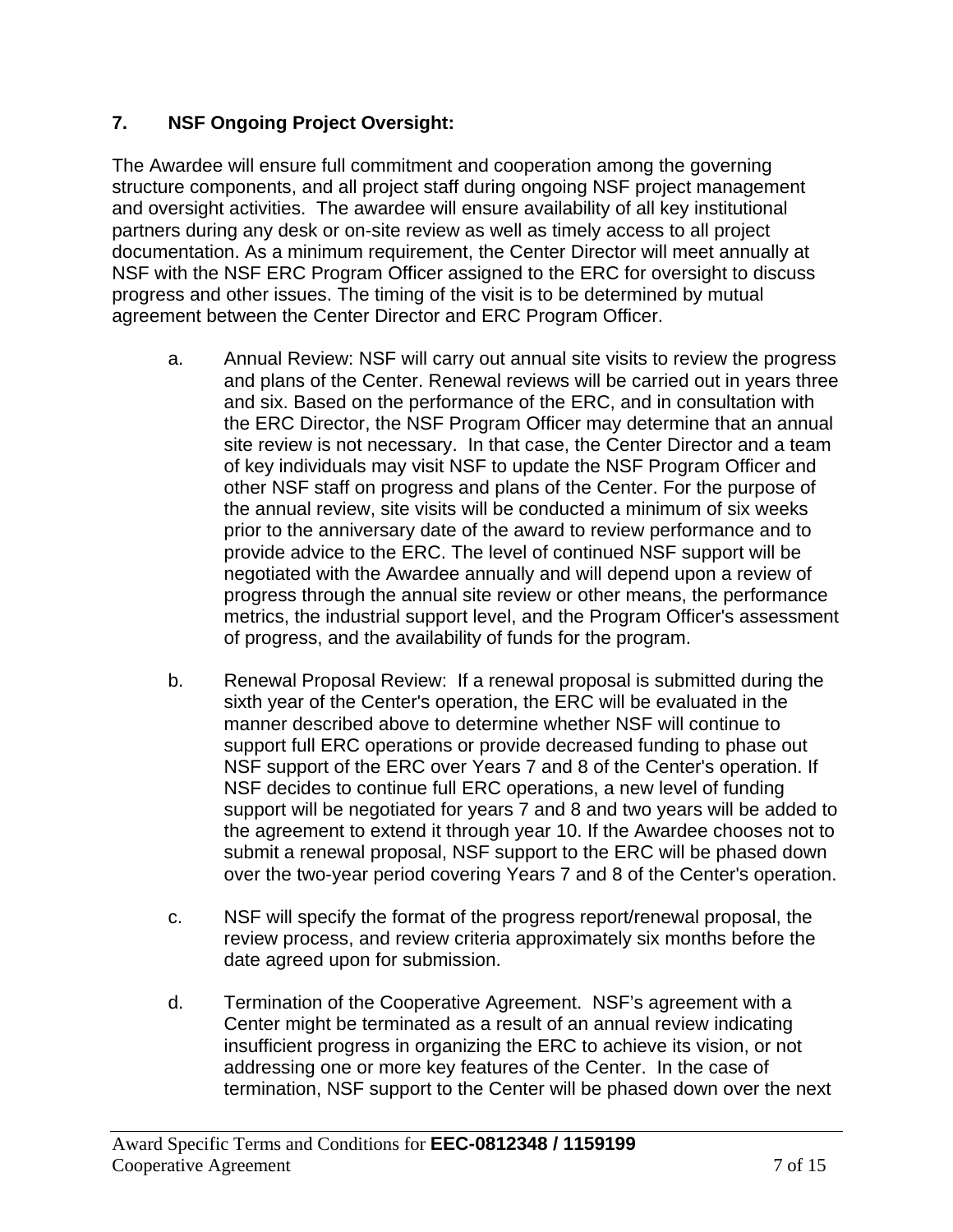one or two years.

- e. NSF may carry out a summative site visit at the end of the 10th year of support to determine the long-term value added by the ERC.
- f. After the end of the Cooperative Agreement with NSF, NSF expects the ERC to continue in a self-sufficient mode, maintaining the ERC culture with support from funds outside the ERC Program. Under no circumstances will the ERC receive ERC Program support to continue its full center operations after the Cooperative Agreement expires, although it may receive ERC Program support through subawards from other ERCs or through special purpose awards designed to capitalize on past ERC Program investments.

# **8. Reporting Requirements:**

Awardee will provide *ad hoc* and regular reports as designated by the NSF cognizant Program Official, with content, format, and submission time line established by the NSF cognizant Program Official. The Awardee will submit all required reports via FastLane using the appropriate reporting category; for any type of report not specifically mentioned in FastLane, the Awardee will use the "Interim Reporting" function to submit reports.

- a. Annual Report. The Awardee shall submit an Annual Report which will contain specific information including, but not limited to, the following: the progress and plans of the ERC in all areas in achieving its vision with supporting data developed from the data submitted to the ERC Program's data base of indicators of progress and impact, information on revenues and expenditures, and proposed budgets. The annual report should also include plans, quantitative information on performance and the ERC's impact on diversity. The annual report is due at least five weeks prior to the annual site visit and at least 11 weeks prior to the anniversary date of the award. The annual report must be prepared according to the online document "Guidelines for Preparing ERC Annual Reports and Renewal Proposals," which is available at: https://www.erc-reports.org
- b. Data Tables: NSF maintains a database, ERCWeb, to collect and report quantitative and qualitative data for all of the ERCs. Each center is required to enter data into the database annually as instructed the "Guidelines for Preparing ERC Annual Reports and Renewal Proposals" and the "Guidelines for ERCWeb Data Entry." Both documents can be found at the website https://www.erc-reports.org. Many of the data tables required in the Annual Report are produced from the data submitted to the ERC database. The Center will print these tables directly from the database website and use them in their respective Annual Reports. Details, data collection requirements and procedures for entering data are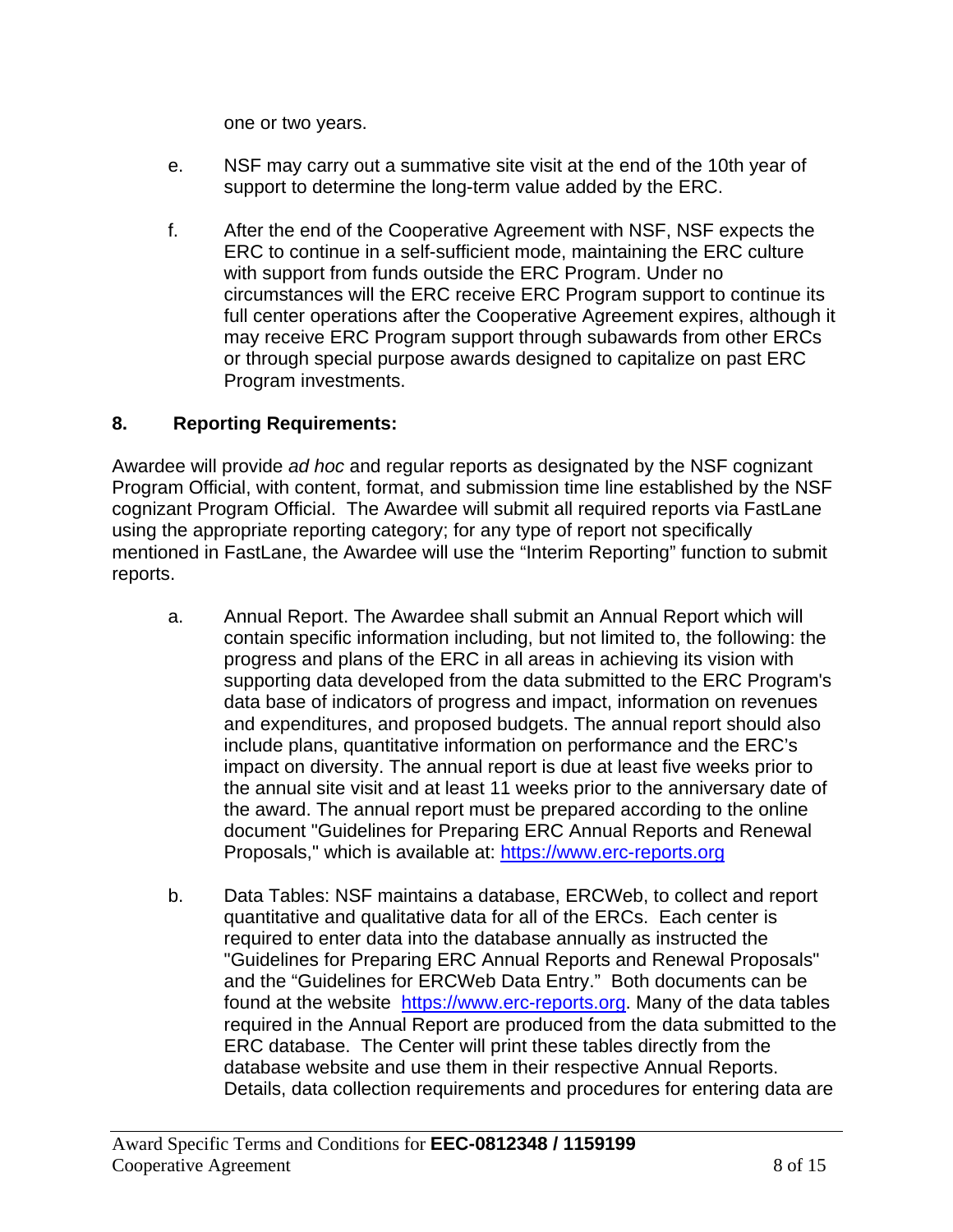available in the "Guidelines for ERCWeb Data Entry" document.

- c. Renewal Proposal. In lieu of the sixth-year annual report, the Awardee may submit a renewal proposal that contains a cumulative progress report covering the period from the beginning of the fourth year to the date of submission of the renewal proposal, a request for support for years seven through ten, and plans for center activities during that last four-year period of this Cooperative Agreement. The progress report/renewal proposal is due at NSF by a date agreed upon between NSF and the Awardee. If the Awardee chooses not to submit a renewal proposal, NSF support to the Center will be phased down over the two years remaining in the period of support provided by this Cooperative Agreement.
- d. Summative Report. If NSF decides to carry out a summative review of the long-term impact of the ERC, a summative preliminary final report covering the period from the beginning of the Center to the anniversary date shall be submitted to NSF at least five weeks prior to the final 10th year summative site visit. More details are available at https://www.ercreports.org on the "ERC Library" link.
- e. Final Report: A final report prepared according to guidelines provided by the ERC will be due within 90 days of the expiration date of this Cooperative Agreement. Guidelines for the ERC final report are available on the following site: https://www.erc-reports.org on the "ERC Library" link.

In addition, to assist NSF in evaluating the ERC programs, the PI must also respond to the request for information about project outcomes following the end of the award period. These include the project's impact on workforce needs, awards and other measures of the quality of the project's products, including project technology transfer results not reported in prior years, but due to the ERC investment of prior years. NSF will provide guidelines for the collection and reporting of data and project information.

# **9. Diversity Strategic Planning:**

The leadership, faculty, and students involved in an ERC shall be diverse in gender, race, ethnicity and persons with disabilities at levels that are benchmarked against the academic engineering-wide national averages. The faculty and staff of the ERC and the administrations of lead and partner universities receiving NSF funding shall devote the time and effort required to ensure that the diversity of the Centers' leadership teams, faculty, and students at all levels serves as a model for diversity within each institution and for the nation as a whole. The ERC will prepare and execute diversity strategic plans in collaboration with the home departments of the ERC-affiliated faculty. These plans shall articulate the ERC's diversity goals and intended actions but need not specify quantitative targets. The ERC also will be multicultural through the involvement of faculty and students from other countries by virtue of their role as faculty or students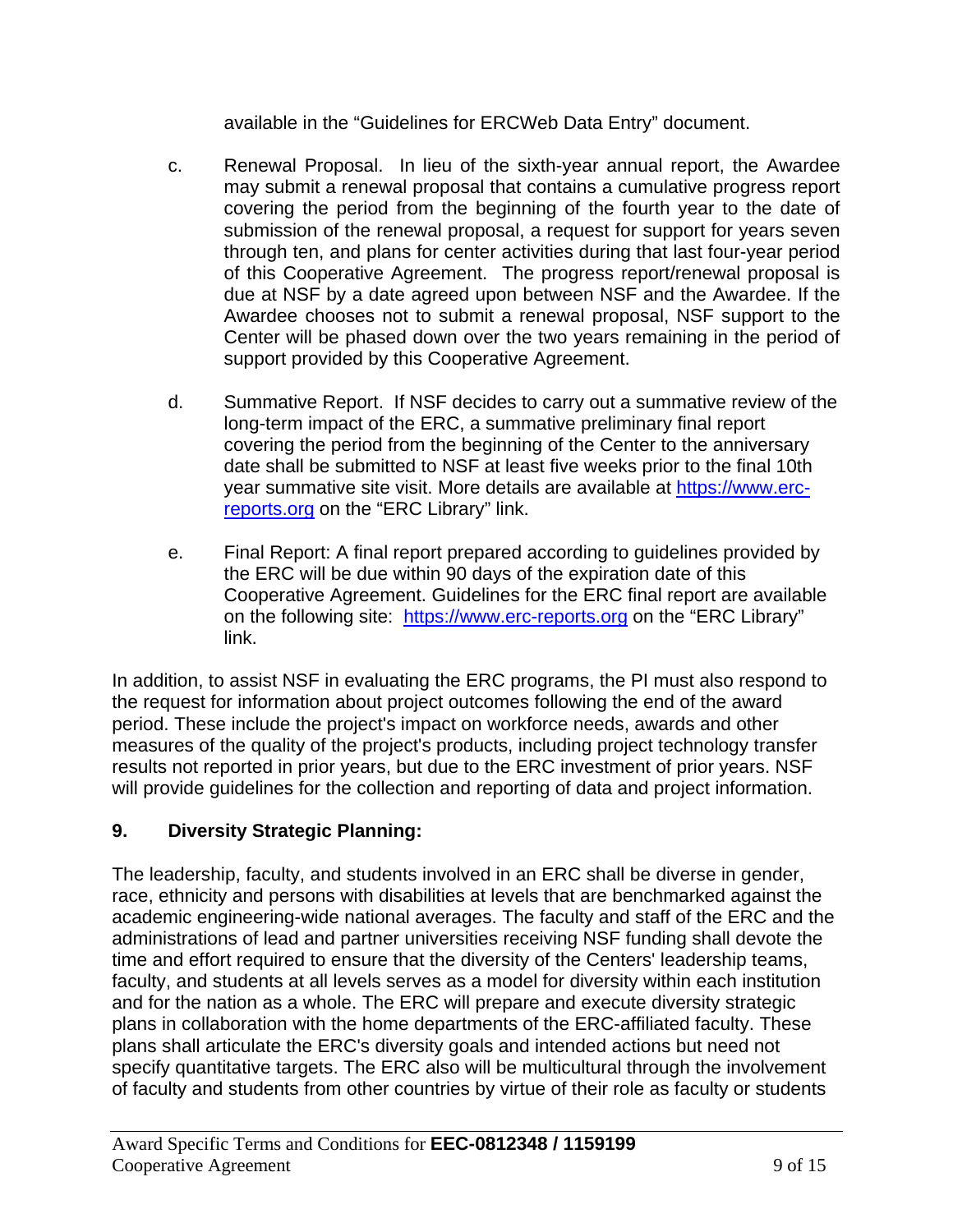in the ERC's institutions and, through the involvement of faculty and students from the foreign partner universities. The involvement of foreign faculty and students also is expected to be diverse, representing a broad spectrum of cultures and countries. In fulfilling its obligations under the agreement and in compliance with the requirements of federal law, no university receiving federal funds will employ quotas or set-asides based on race.

Each ERC will:

- a. Demonstrate the existence of a partnership among the affiliated Deans of Engineering, other Deans, and the chairs of departments of the affiliated ERC faculty to increase the diversity of the Center's leadership team, faculty, undergraduate and graduate students, and graduates over the duration of NSF's support.
- b. Include as the lead or one of the domestic partner universities a university that serves large numbers of students predominantly underrepresented in engineering in the U.S. (i.e. women, African Americans, Pacific Islanders, Native Americans, Hispanic Americans, or persons with disabilities). The ERC may also develop non-core partner outreach connections with the same types of institutions.
- c. Develop and strengthen long-term core or outreach partnerships with predominantly female, African-American, Native-American, and Hispanic-American serving institutions and/or institutions serving large number of these underrepresented students who are majoring in engineering and science programs.
- d. The ERC may also, but is not required to, develop outreach connections with NSF programs focused specifically on increasing diversity of engineering students and faculty through the involvement of women, underrepresented racial minorities, and Hispanic-American students. This may include connections with one of the NSF's Louis Stokes Alliance for Minority Participation (LSAMP), and/or with one or more of the NSFsponsored awardees focused on diversity such as the NSF Alliances for Graduate Education and the Professoriate (AGEP), Colleges and Universities that serve predominantly Native American Populations, and other ongoing NSF programs serving underrepresented groups.
- e. Focus the Research Experiences for Undergraduates (REU) and Research Experiences for Teachers (RET) programs on increasing diversity.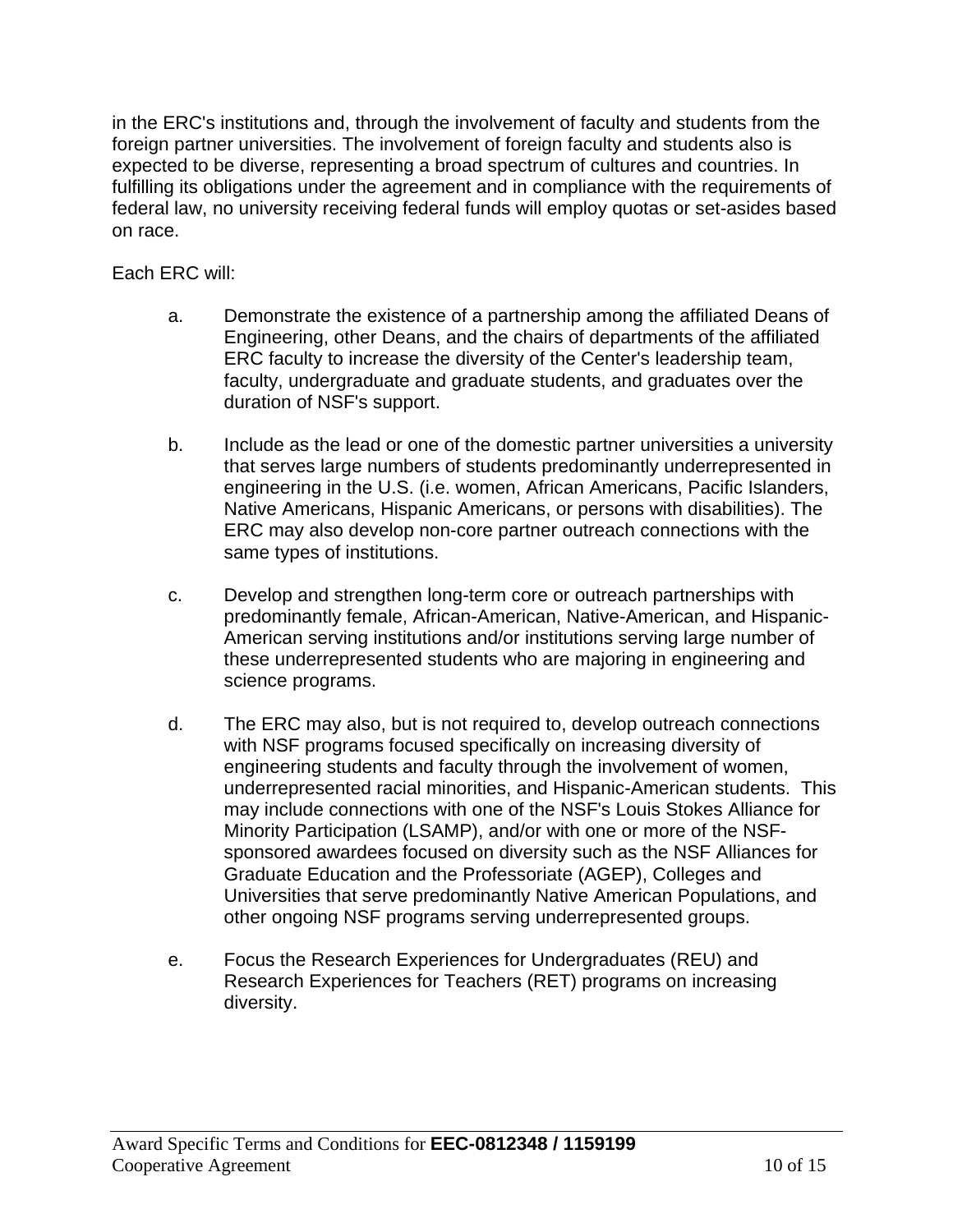#### **10. Key Features:**

#### a. Vision of the ERC:

The vision of the Engineering Research Center (ERC) is to revolutionize metallic biomaterials and underlying technologies leading to engineered systems that will interface with the human body to prolong and improve quality of life. The Center will also develop a creative, innovative and globally competitive diverse workforce for the U.S. biomedical implant industry.

b. ERC's Strategic Goals:

The ERC will use the ERC Program's 3-plane strategic planning chart to display its strategic goals and the integration of its research program, accompanied by a milestone chart depicting the major deliverables through time and their interdependencies.

c. ERC's Research Goals:

The ERC's strategic research plan has three thrusts (three engineered systems) that will be driven by four enabling technologies. The engineered systems initially will include Craniofacial and Orthopedic Applications (ES-I), Cardiovascular Devices (ES II), and Responsive Biosensors for Implants (ES III). The team will rely on four Enabling Technology Tracks (ETT) to deliver the necessary capabilities, which will support and enhance these systems. The basic research areas of multiscale materials synthesis, bio-interfacial science, biomechanics, and clinical pathophysiology will be performed in the ETTs, which will drive the three engineered systems (ES) testbeds described below.

ES-I. Craniofacial and Orthopedic Applications: Fundamental research challenges and science issues to be addressed in ES-I, will be related to the development of materials systems and design. The goal of this Engineering System will be to identify biodegradable metallic systems that are biocompatible and exhibit controlled resorption characteristics without eliciting any toxic response. Fundamental research challenges will be related to the processing of non-porous and porous structures of metallic alloys. Basic science issues will include identification of stable alloys under electrochemical environments similar to human physiological conditions, which will then be processed into novel porous structures using 3-D ink-jet printing techniques in an inert atmosphere. Further research challenges will include the processing and surface engineering of functional coatings. Fundamental science to be addressed will include determining the synthesis conditions, the effect of particle size and structure on the binding of proteins, growth factors, and plasmid DNA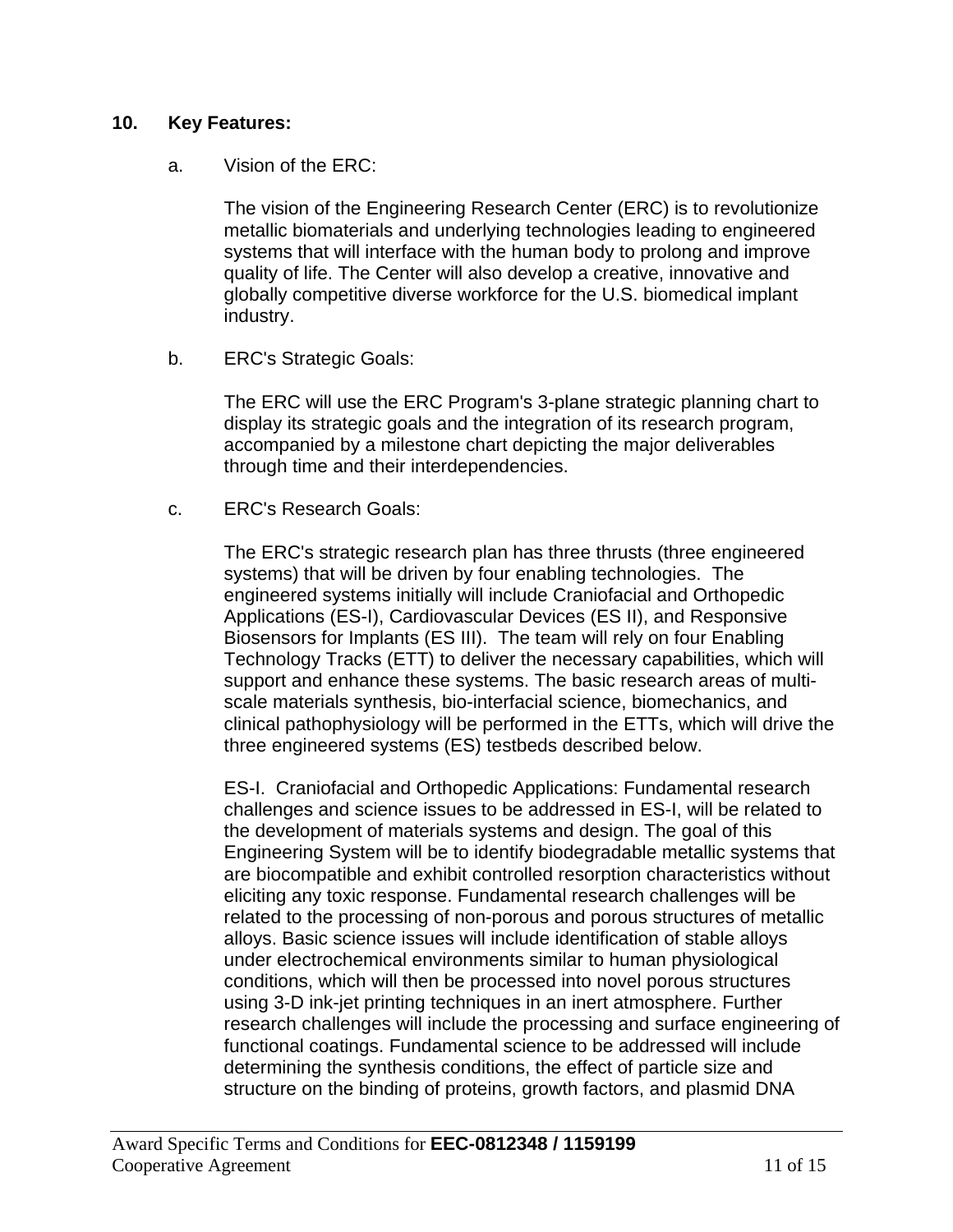(pDNA), as well as the interfacial strength of the coatings to the underlying metallic surface.

ES-II. Cardiovascular Devices: Fundamental research challenges and science issues to be addressed in ES-II will include making non- and antithrombogenic surface coatings that effectively allow the reduction in anticoagulation requirements with metallic, blood-contacting medical devices. The research will address a key limitation to clinical cardiovascular device design since increased blood-contacting surface areas, larger surface area to volume ratios, and thrombogenic surfaces require more pharmacologic inhibition of blood coagulation and platelet activation pathways. Fundamental science issues that will be tackled include identifying and developing biochemical moieties that will act to prevent or inactivate prothrombotic reactions with the metallic surface. Chemical-metallic coupling strategies will be identified that will build off of the metal oxide layer in an efficient and high density fashion. Fundamental science issues that will be addressed include maximizing alloy elasticity and processing into wire or scaffold formats that will enable low-profile vascular delivery systems. These alloys will be designed from first principles of structure-property-function relationships.

ES-III. Responsive Biosensors for Implants: Fundamental research will be focused on developing responsive biosensors that can sense and use the feedback to adjust the sensor or to regulate a process. Responsive biosensors are tools that will be developed to aid in the design of metalbased implants that have excellent biocompatibility, controlled dissolution, and no toxicity. The fundamental research challenges to be addressed will include: (1) to develop responsive biosensors; and (2) to miniaturize the sensor. The goal will be to develop sensors to monitor "what is happening" at the interface between the implant and tissue, initially for in vitro studies. The research also will result in a wireless sensor that is resistant to biofouling so that it can monitor "what is happening" at the interface between the implant and tissue for in vivo animal studies. Eventually, the plan will be to explore the functionality of these sensors in patients under non-NSF support. Responsive biosensors will be developed using nanomaterials such as, long carbon nanotubes and biodegradable Mg nanowires. A corrosion control system will be developed to control the rate of corrosion of the implant. Fundamental science issues that will be addressed are the synthesis of high quality, biocompatible carbon nanotube arrays, which will be modified, and functionalized through plasma chemistry and post-processing so that the sensor is highly sensitive but non-toxic. The research will be cognizant of state-of-the-art results regarding the use of nanomaterials in vivo.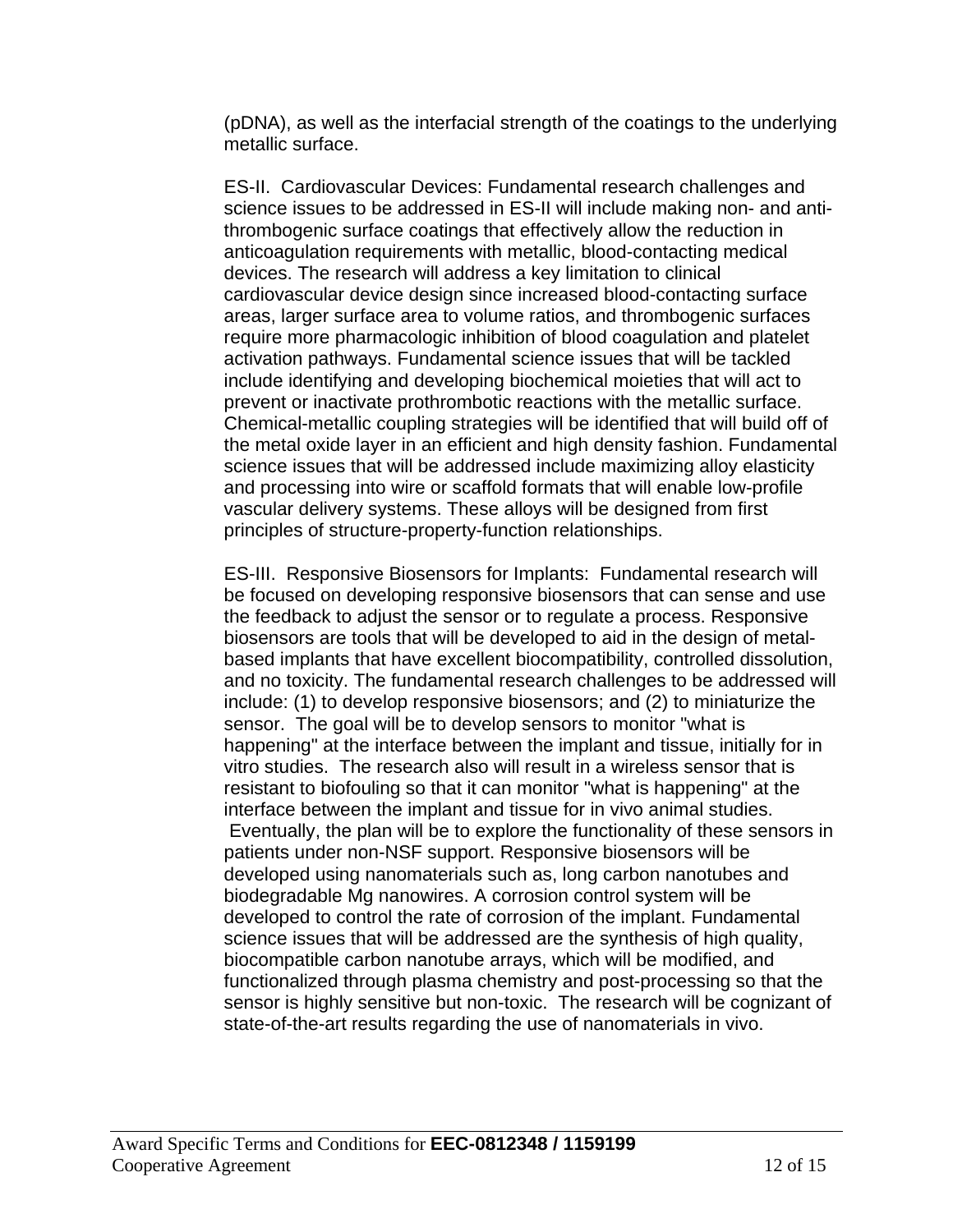- d. ERC's Specific Education Goals:
	- (1) Specifics of the University Education Program: The ERC's educational hypothesis is: If EMB students are trained in research in a multidisciplinary setting in partnership with industry and clinicians in a culture that values diversity, innovation and entrepreneurship they will be better prepared as creative, innovative and adaptive engineers. The goal of the ERC's university education programs is to prepare a highly diverse and globally experienced and innovative engineering workforce for the U.S. biomedical implant industry and university faculty in engineering and medicine. The approach will integrate traditional and emerging engineering disciplines with industrial experience, experience with medicine along with exposure to social, regulatory, ethical and economic issues involved in innovation in a medical context. In collaboration with its innovation partners, the ERC will develop curricular materials to train engineering students in the art and science of fostering research innovation, and will enable them to work alongside teams engaged in medical implant innovation in Europe and India to provide them with globally competitive entrepreneurial skills. Students from the lead and two partner universities, and two outreach institutions: California State University, Los Angeles and Edmonds Community College, Seattle, WA, will benefit from these education programs as well. Undergraduate students from universities outside the ERC's partners will be involved in the ERC through a Research Experiences for Undergraduates (REU) Program.

One of the major foundations of the ERC's education program is the initiation of a new department of bioengineering at NCAT, which will offer new B.S., M.S. and Ph.D. programs. The curricular materials developed by the ERC will be a foundation for this department's curriculum. The ERCs educational materials will be derived from their research but they will also build on the bioengineering model curricular materials developed by the faculty of the University of Pittsburgh's highly-ranked undergraduate and graduate programs in bioengineering. The ERC will also form an Educational Advisory Board (EAB) to propel the synergetic activities between the ERC and NCAT's bioengineering programs.

- (2) Specifics of the Pre-college Education Program:
	- i) The pre-college educational partnership will be built on partnerships in communities in North Carolina. The program will integrate experiences for students in Grades 6-12 by providing curricular materials that include a "palette" of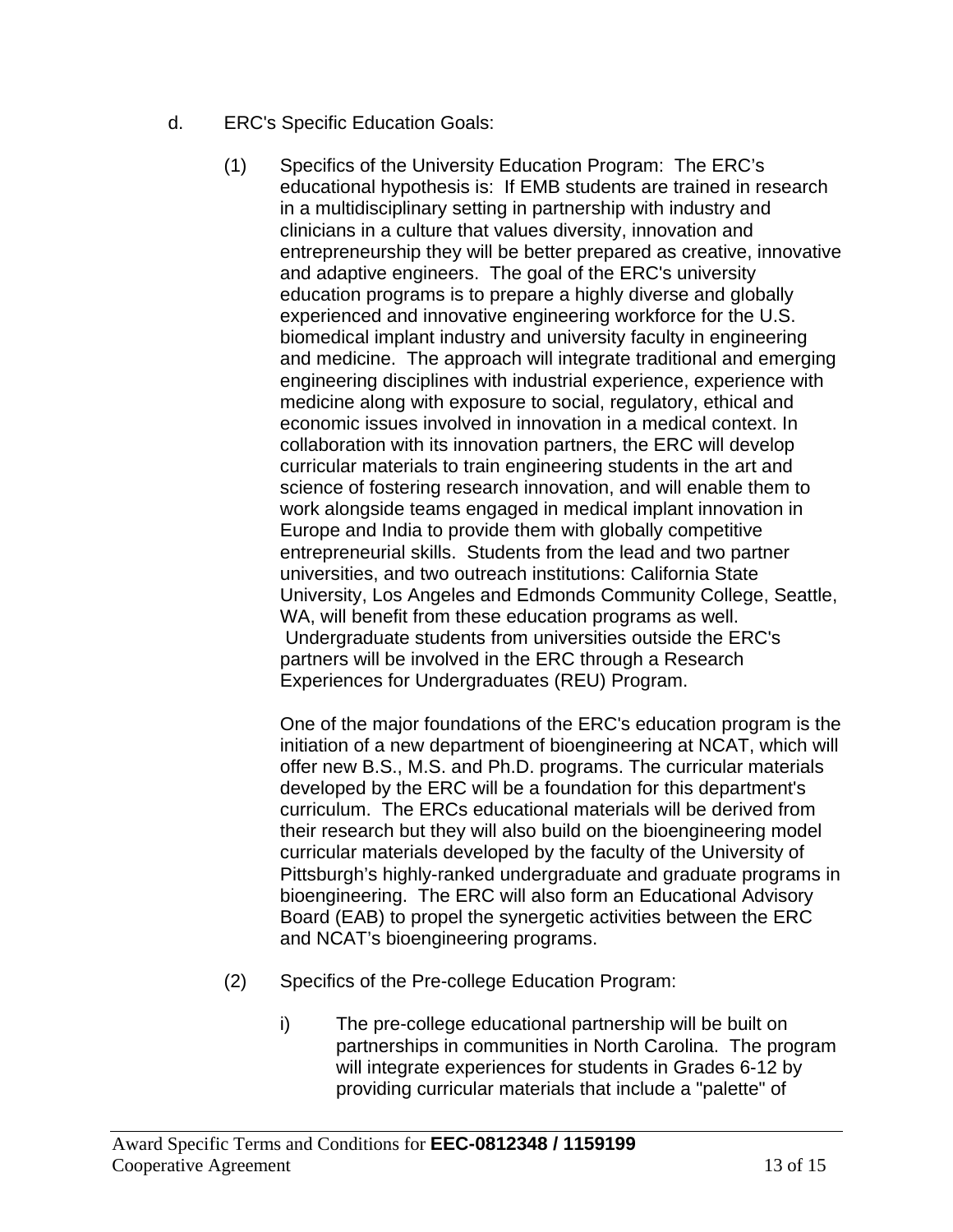devices capable of being understood by non-technical persons and children and to strengthen their understanding of the science and technology principles underlying bioengineering applications. There will be workshops for guidance counselors at regional middle and high schools and the ERC will provide information for parents and students on careers in engineering and life sciences, and on the secondary courses needed to prepare for engineering admission.

- ii) The NCAT team will increase teacher expertise in bioengineering through a Research Experiences for Teachers (RET) program, where the ERC will offer research experiences every summer, with stipends for at least two teachers from each participating middle and high school. They will develop inquiry-based materials to interest students in bioengineering, which address national and state (NC/PA/OH) standards for science education. The ERC will offer a three-week curriculum development workshop for multidisciplinary (drawn from science, technology and math) teacher teams.
- iii) High school students (Young Scholars) will develop Webbased lab experiments and video-based materials and materials for class projects, illustrating fundamental scientific and engineering principles. The ERC plans to extend the geographical reach of these initiatives through a traveling display (van-based) and an extensive cyberinfrastructure.
- e. Specifics of the Innovation Ecosystem Program:
	- (1) The ERC will develop membership partnership with small-, mediumand large-scale firms. The member firms will represent sensors/electronics, coatings and materials manufacture and medical implants and other sectors relevant to the ERC's research. The ERC initially will form its industrial partnership with the firms committed to membership in the proposal and will expand the membership to include more firms. The members will be engaged in the research, education, and technology transfer/innovation efforts of the ERC through participation in the Industrial Advisory Board
	- (2) The ERC will include the proposed local and state government organizations devoted to entrepreneurship and innovation in North Carolina that are partners with the ERC. These organizations will help spur the development of start-up firms in North Carolina based on the research and will provide input to the development of courses and other educational experiences, designed to give students knowledge about innovation and development of small, high technology firms.